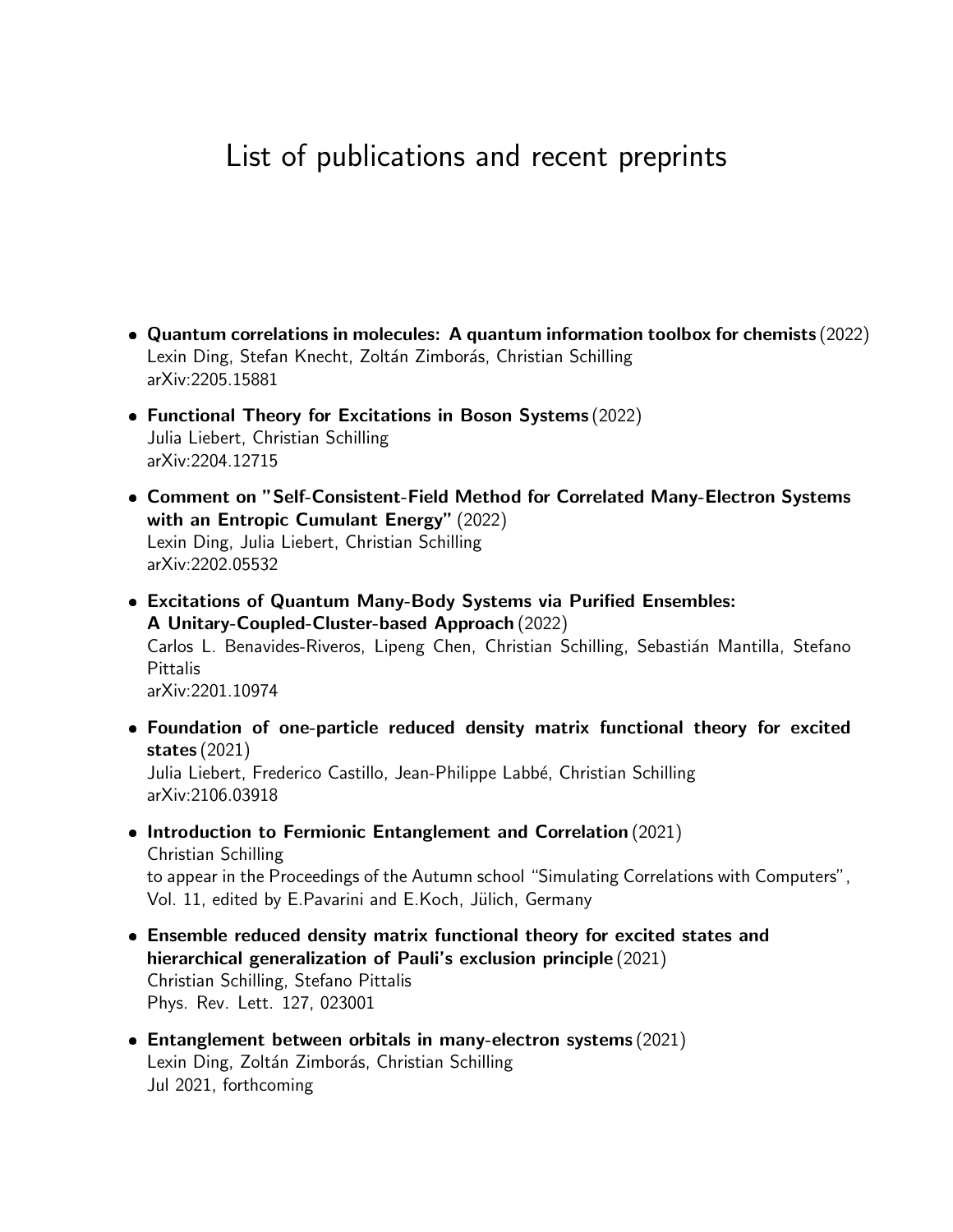- Fermionic systems for quantum information people (2021) Szilárd Szalay, Zoltán Zimborás, Mihály Máté, Gergely Barcza, Christian Schilling, Ors Legeza J. Phys. A: Math. Theor. 54, 393001
- Functional Theory for Bose-Einstein Condensates (2021) Julia Liebert, Christian Schilling Phys. Rev. Research 3, 013282
- Realizing Bose-Einstein condensation in a Mexican-hat-like potential(2021) Mihály Máté, Ors Legeza, Rolf Schilling, Mason Yousif, Christian Schilling Commun. Phys. 4, 29
- Concept of orbital entanglement and correlation in quantum chemistry (2021) Lexin Ding, Sam Mardazad, Sreetama Das, Szilárd Szalay, Ulrich Schollwöck, Zoltán Zimborás, Christian Schilling J. Chem. Theory Comput. 17, 1, 79
- Reduced Density Matrix Functional Theory for Bosons (2020) Carlos L. Benavides-Riveros, Jakob Wolff, Miguel A. L. Marques, Christian Schilling Phys. Rev. Lett. 124, 180603
- Correlation paradox of the dissociation limit: A quantum information perspective (2020) Lexin Ding, Christian Schilling J. Chem. Theory Comput. 16, 4159
- Implications of pinned occupation numbers for natural orbital expansions. II: Rigorous derivation and extension to non-fermionic systems (2020) Tomasz Maciazek, Adam Sawicki, David Gross, Alexandre Lopes, Christian Schilling New J. Phys. 22, 023002
- Implications of pinned occupation numbers for natural orbital expansions. I: Generalizing the concept of active spaces (2020) Christian Schilling, Carlos L. Benavides-Riveros, Alexandre Lopes, Tomasz Maciazek, Adam Sawicki New J. Phys. 22, 023001
- Diverging exchange force and the form of density matrix functionals (2019) Christian Schilling, Rolf Schilling Phys. Rev. Lett. 122, 013001
- Communication: Relating the pure and ensemble density matrix functional(2018) Christian Schilling

J. Chem. Phys. 149, 231102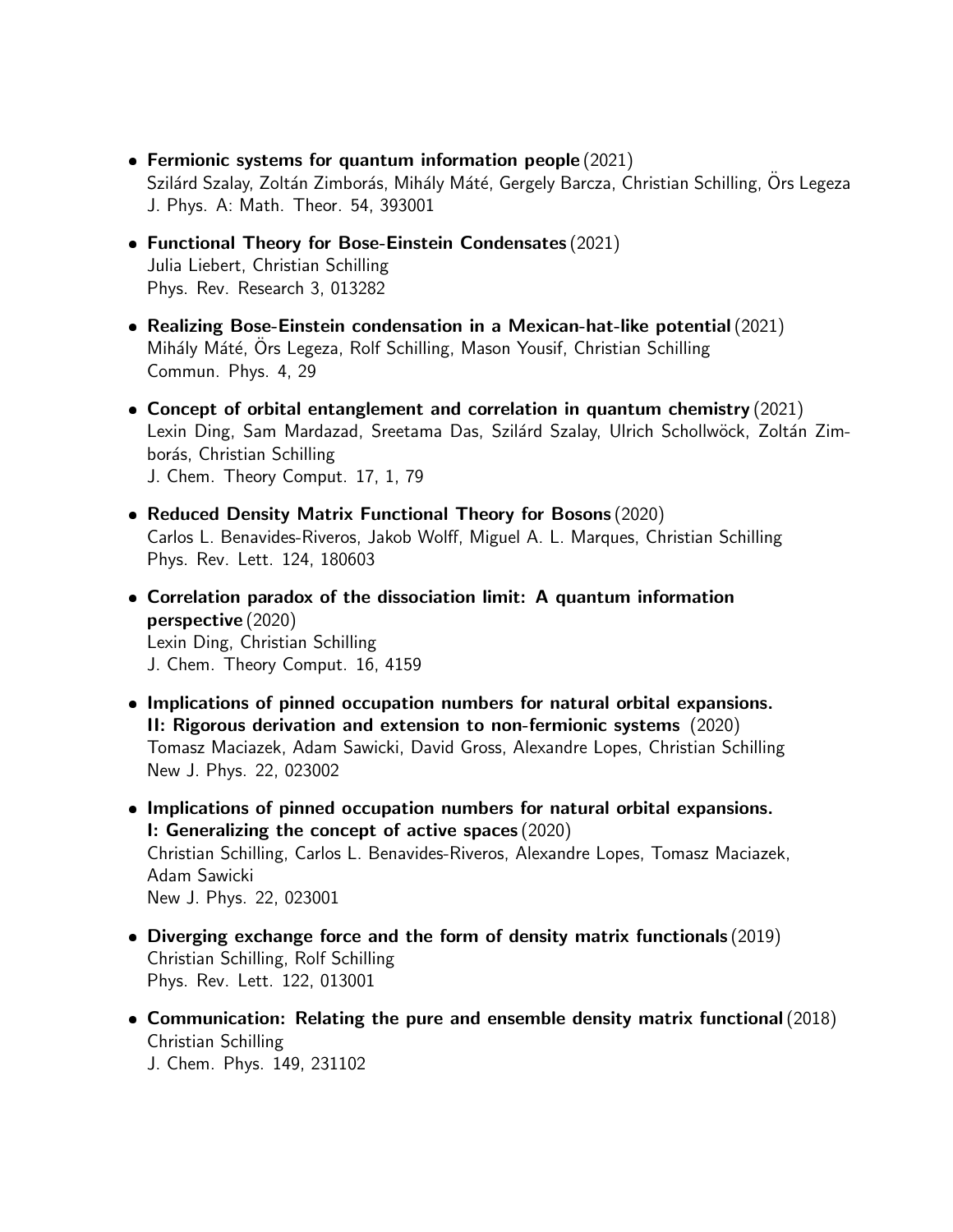- Role of the pair potential for the saturation of generalized Pauli constraints (2018) Ors Legeza, Christian Schilling Phys. Rev. A 97, 052105
- **Generalized Pauli constraints in small atoms (2018)** Christian Schilling, Murat Altunbulak, Stefan Knecht, Alexandre Lopes,James D. Whitfield, Matthias Christandl, David Gross, Markus Reiher Phys. Rev. A 97, 052503
- Reconstructing quantum states from single-party information (2017) Christian Schilling, Carlos Benavides-Riveros, Peter Vrana Phys. Rev. A 96, 052312
- $\bullet$  Universal upper bounds on the Bose-Einstein condensate and the Hubbard star (2017) Felix Tennie, Vlatko Vedral, Christian Schilling Phys. Rev. B 96, 064502
- Relating correlation measures: the importance of the energy gap (2017) Carlos Benavides-Riveros, Christian Schilling, Nektarios Lathiotakis, Miguel Marques Phys. Rev. A 95, 032507
- Influence of the fermionic exchange symmetry beyond Pauli's exclusion principle (2016) Felix Tennie, Vlatko Vedral, Christian Schilling Phys. Rev. A 95, 022336
- Pinning of Fermionic Occupation Numbers: Higher Spatial Dimensions and Spin (2016) Felix Tennie, Vlatko Vedral, Christian Schilling Phys. Rev. A 94, 012120
- Pinning of Fermionic Occupation Numbers: General Concepts and One Spatial Dimension (2016) Felix Tennie, Daniel Ebler, Vlatko Vedral, Christian Schilling Phys. Rev. A 93, 042126
- Natural Extension of Hartree-Fock through extremal 1-fermion information: Overview and application to the lithium atom (2016) Carlos Benavides-Riveros, Christian Schilling Z. Phys. Chem. 230, 703-717
- Number-parity effect for confined fermions in one dimension (2016) Christian Schilling, Rolf Schilling Phys. Rev. A 93, 021601, Rapid Communication